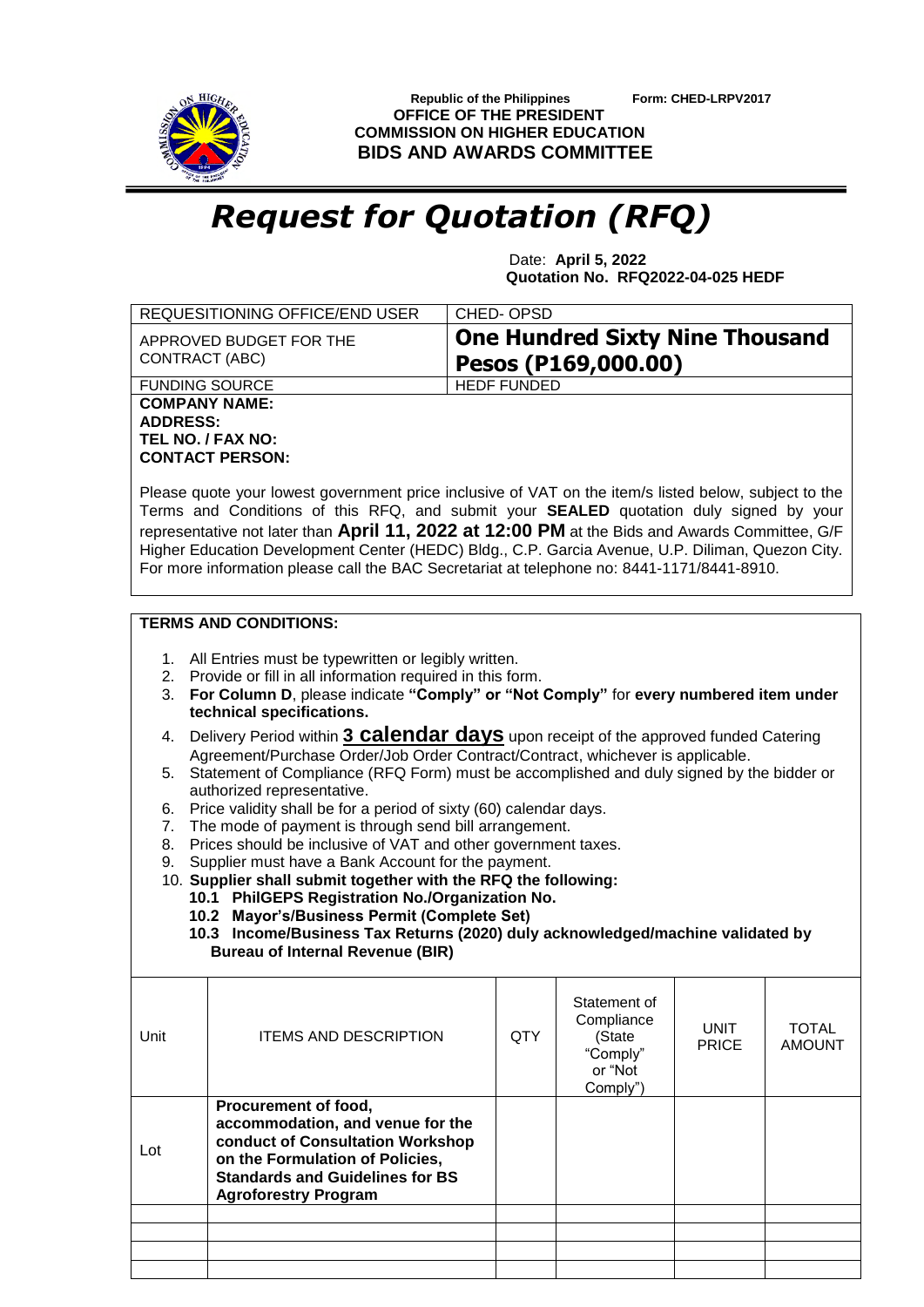|          | <b>Technical Specifications:</b>        |  |  |
|----------|-----------------------------------------|--|--|
| 1.       | Date: May 11-13, 2022                   |  |  |
| 2.       | Food, Accommodation, and                |  |  |
|          | Venue                                   |  |  |
| 3.       | Preferred Venue: Manila Area            |  |  |
|          |                                         |  |  |
| 4.       | No. of pax: Twenty (20) pax             |  |  |
|          |                                         |  |  |
| 5.       | Accommodation for 20 pax                |  |  |
|          | (twin sharing)                          |  |  |
|          |                                         |  |  |
|          | Check in May 11, 2022 /                 |  |  |
|          | Check out: May 13, 2022                 |  |  |
|          |                                         |  |  |
| 6.       | Food                                    |  |  |
|          |                                         |  |  |
|          | May 10, 2022: lunch/dinner for          |  |  |
|          | Dr. Mangaoang                           |  |  |
|          |                                         |  |  |
|          | May 11, 2022                            |  |  |
|          | AM Snack/PM Snack for 20                |  |  |
|          | pax                                     |  |  |
|          | <b>Buffet Lunch and Buffet Dinner</b>   |  |  |
|          | for 20 pax                              |  |  |
|          |                                         |  |  |
|          | May 12, 2022                            |  |  |
|          | Breakfast for 20 pax                    |  |  |
|          | AM Snack for 20 pax                     |  |  |
|          | Buffet Lunch for 20 pax                 |  |  |
|          | PM Snack for 20 pax                     |  |  |
|          | Buffet Dinner for 20 pax                |  |  |
|          |                                         |  |  |
|          | May 13, 2022                            |  |  |
|          | Breakfast for 20 pax                    |  |  |
|          | AM Snack for 20 pax                     |  |  |
|          | Buffet Lunch for 20 pax                 |  |  |
|          | PM Snack for 20 pax                     |  |  |
|          |                                         |  |  |
|          | May 14, 2022: Breakfast for             |  |  |
|          | Dr. Mangaoang                           |  |  |
|          |                                         |  |  |
|          |                                         |  |  |
|          | 7. Venue (compliant with IATF           |  |  |
|          | Rules) with Safety Seal                 |  |  |
|          |                                         |  |  |
|          | Free flowing coffee                     |  |  |
|          | Free use of function room (no extra     |  |  |
|          | charge in excess of 8 hours)            |  |  |
|          | Free use of projector and extension     |  |  |
| cords    |                                         |  |  |
|          | Free flowing coffee, tea and water      |  |  |
|          | Free notepads and pens                  |  |  |
|          | Free candies and nuts                   |  |  |
|          | Free use of electricity for laptops and |  |  |
| printers |                                         |  |  |
|          |                                         |  |  |
|          |                                         |  |  |
| 8.       | Complimentary parking                   |  |  |
|          |                                         |  |  |
| 9.       | With strong wifi connection             |  |  |
|          |                                         |  |  |
|          | 10. No gambling establishment           |  |  |
|          | within the hotel premises               |  |  |
|          |                                         |  |  |
|          | 11. No advance deposit required         |  |  |
|          |                                         |  |  |